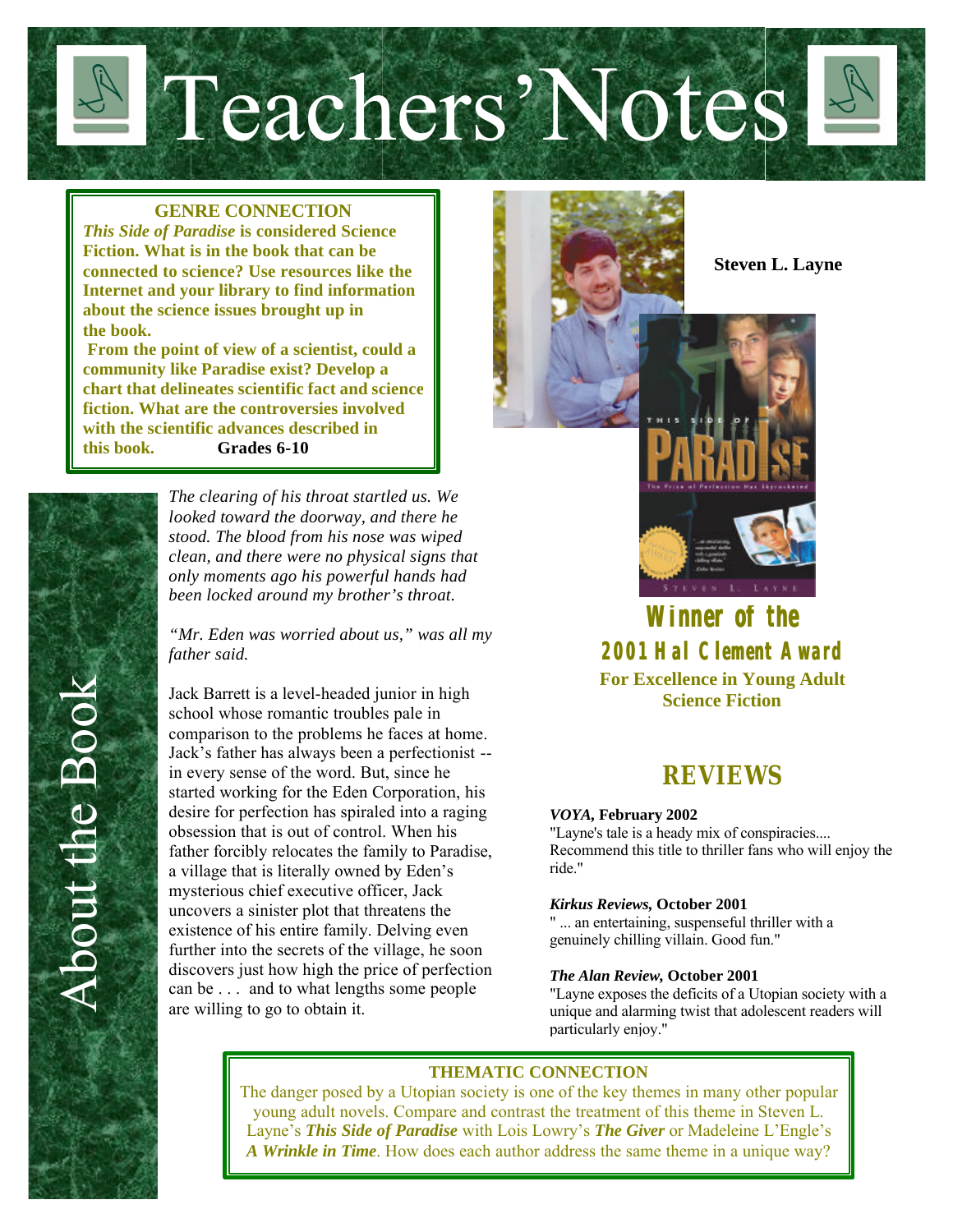# **QuotableQuotes**

### **Many of the lines in** *This Side of Paradise* **are worth some extra thought. Write down your feelings about the following quotes. Have any of these things ever happened to you?**

- **"**It's puzzling that we sometimes ask questions we don't really want the answers to." (p. 9)
- "I didn't even know exactly what I was afraid of but I was afraid of something." (p. 42)
- "It's interesting that people do those things, avoid what makes them uncomfortable and yet they're uncomfortable the whole time they're avoiding it." (p. 43)
- "It's funny. When you're constantly surrounded by beauty you cease to appreciate it rather quickly." (p. 60)
- "Somewhere, somehow, some*one* always pays the price for perfection." (p. 203)

### **There are some bigger issues in** *This Side of Paradise* **that can be discussed. Use the following idea for a class debate.**

On page 203, Jack wonders if it was his father or Mr. Eden who made the decision to "press the button." What do you think? List and explain evidence to support your opinion.

# **COMIC RELIEF**

*This Side of Paradise* is a tension-filled thriller, but there are also some parts in the story that make you smile or even laugh out loud. This is called comic relief. The author didn't want to scare you too much! A book is more enjoyable if there is an occasional break from the tension.

Gram and Troy both provide comic relief in the book. Can you find these passages? Look through the book and find a scene where Gram does something funny, and then find a passage where Troy interjects comic relief into an otherwise serious scene. Write them below and then share them with a group of friends. How many different passages did your group find? Which are the funniest?

Troy

Gram

**Read the scene aloud, leaving the comic relief out. How does this change the mood of the story?**

> **Pelican Publishing Company P.O. Box 3110 Gretna, LA 70054**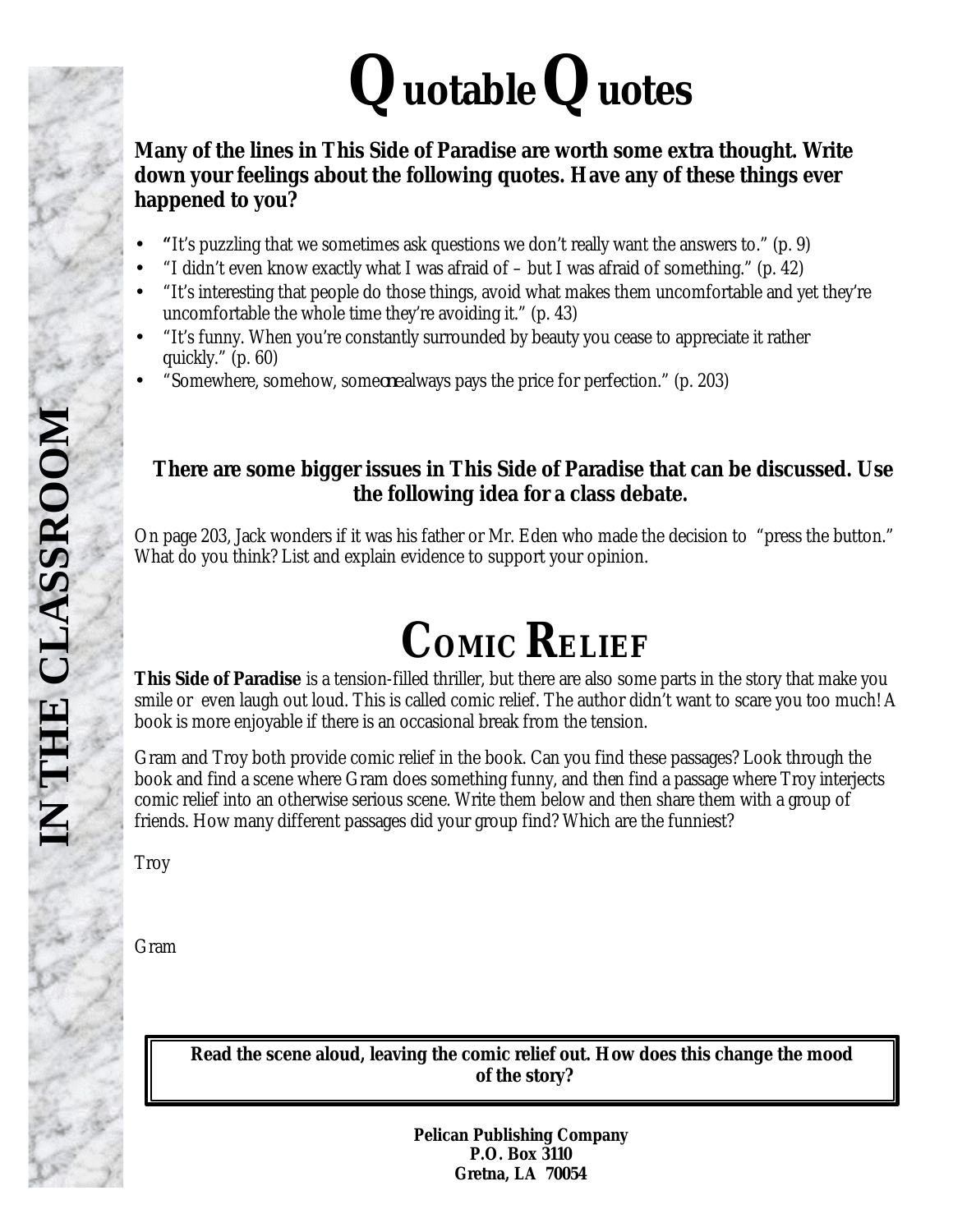# **The Cliffhanger**

One technique an author uses to entice readers to continue reading is the *cliffhanger.* At the end of each chapter, Steven Layne wrote a sentence or two that makes the reader wonder what is going to happen next. Reread the end of each chapter in *This Side of Paradise* and choose your favorite cliffhangers. Tell why you think each one is so effective.

(Example) Chapter One – "I could see her hands quivering but her eyes were blazing. She was going to challenge him."

Reason – Gram is just being introduced in chapter one, but I could already see she was no ordinary grandma-type character. I wondered how she would challenge her son.

| 1. |                                                                                                                       |  |
|----|-----------------------------------------------------------------------------------------------------------------------|--|
|    |                                                                                                                       |  |
|    |                                                                                                                       |  |
|    |                                                                                                                       |  |
| 2. |                                                                                                                       |  |
|    | <u> 1999 - Johann Harry Harry Harry Harry Harry Harry Harry Harry Harry Harry Harry Harry Harry Harry Harry Harry</u> |  |
|    |                                                                                                                       |  |
|    |                                                                                                                       |  |
| 3. |                                                                                                                       |  |
|    |                                                                                                                       |  |
|    |                                                                                                                       |  |

# **Foreshadowing**

An important literary element that authors use is *foreshadowing.* The use of foreshadowing involves "dropping" hints about what will happen later in the book. It's fun to look back in a story and notice the foreshadowing that the author used. It's even better to look for foreshadowing as you read and use it to help you think about what might happen next in the story.

Here are some examples of foreshadowing from the first two chapters of *This Side of Paradise*. Keep a log and record further examples that you notice as you read.

"It hurts me to say it, but my son has always wanted to look the best, be the best, and have the best. . . and he made it clear from the time he was a teenager that he'd do whatever was necessary to get there. No matter who it hurt." (p. 3)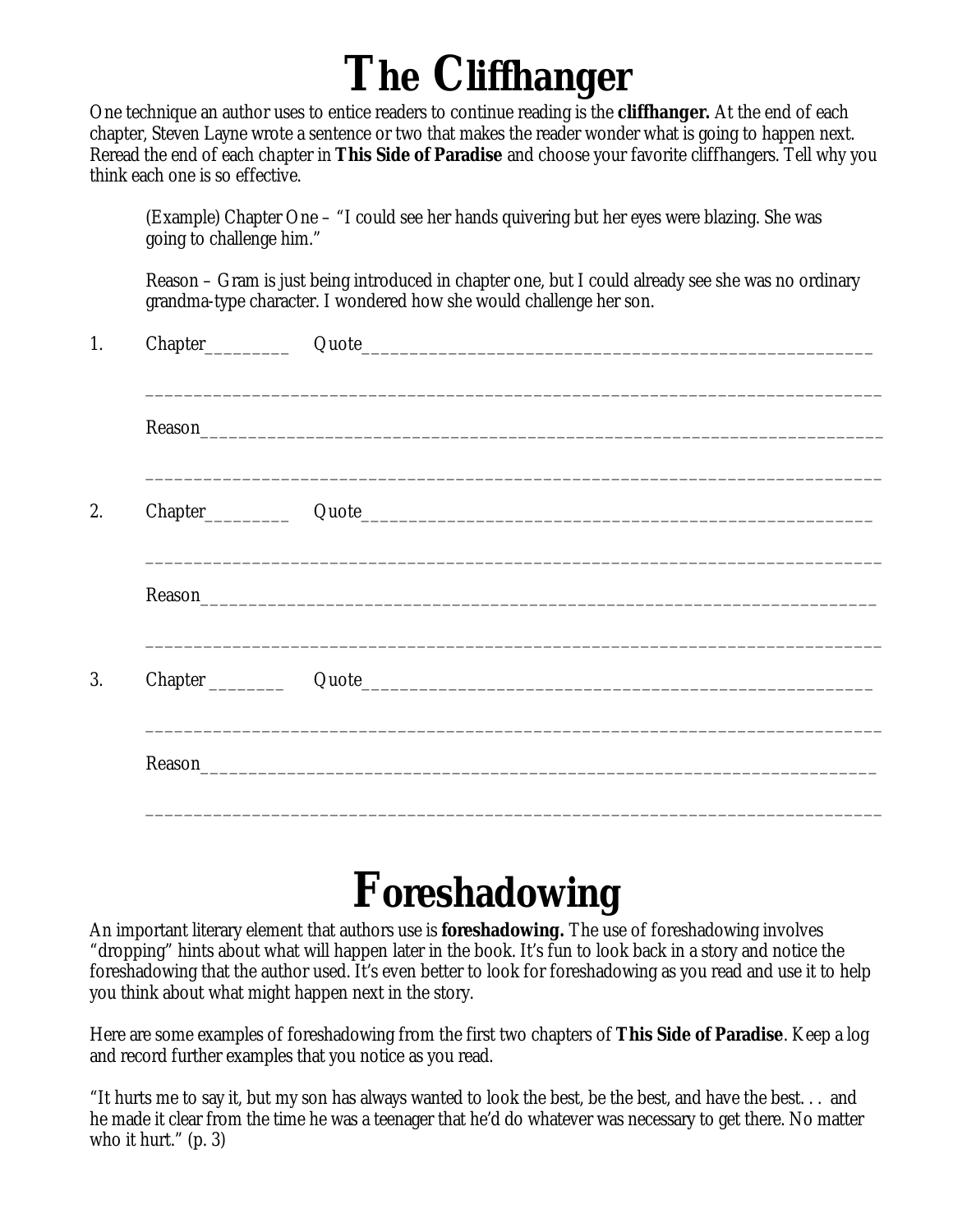### **Foreshadowing cont'd**

"In fact, he told us, Eden was a family in and of itself. I'll admit I thought that sounded a little strange at the time. Looking back, I should have paid more attention to just how strange it was." (p. 4)

"Mother, the house has sold, and we'll be moving in a few days." "Sold? Already? But it's only been on the market for two days!" (p. 14)

"This *yearning* you have for power, for. . . perfection - that's what is unnatural." (p. 15)

# **Trivia**

While trivia may not be important to the story line of a novel, it can help you to get to know the author and boost your enjoyment of the book. Here are some interesting trivia items about *This Side of Paradise*.

The author has a friend named Katy who was the inspiration for the grandmother in *This Side of Paradise.*

The original hardcover dust jacket released by North Star Books (difficult to find now because it has been replaced) pictured a boy in captivity. The boy was actually a student of the author's!

There was an alternate ending to the skydiving scene that wasn't used. The kids were all going to a dance in a limousine, and the boys were discussing how overprotective Gram had become after all the events in Paradise. They were relieved that she had let them out of her sight for the evening. As they left the limo and headed inside, the driver's side window rolled down and a rose petal escaped.

Write your own trivia questions for *This Side of Paradise.* Use information from the book and see if your fellow **Paradise** readers can find the answers. Turn around is fair–can you answer their questions?

(Example) What was the name of the old people's home where Chip wanted to place Gram?

# **Check out the Web site**

Grab a friend and explore Steve's Web site at www.stevelayne.com.

Write down five interesting pieces of information that you find. Share them with the class or write them in a quiz format and see if a friend can answer the questions.

- 1.
- 2.
- 3.
- 
- 4.
- 5.

After exploring Steve's Web site, find the Web site of another author. Draw a Venn diagram and compare the features in each author's Web site.

> **Pelican Publishing Company www.pelicanpub.com**